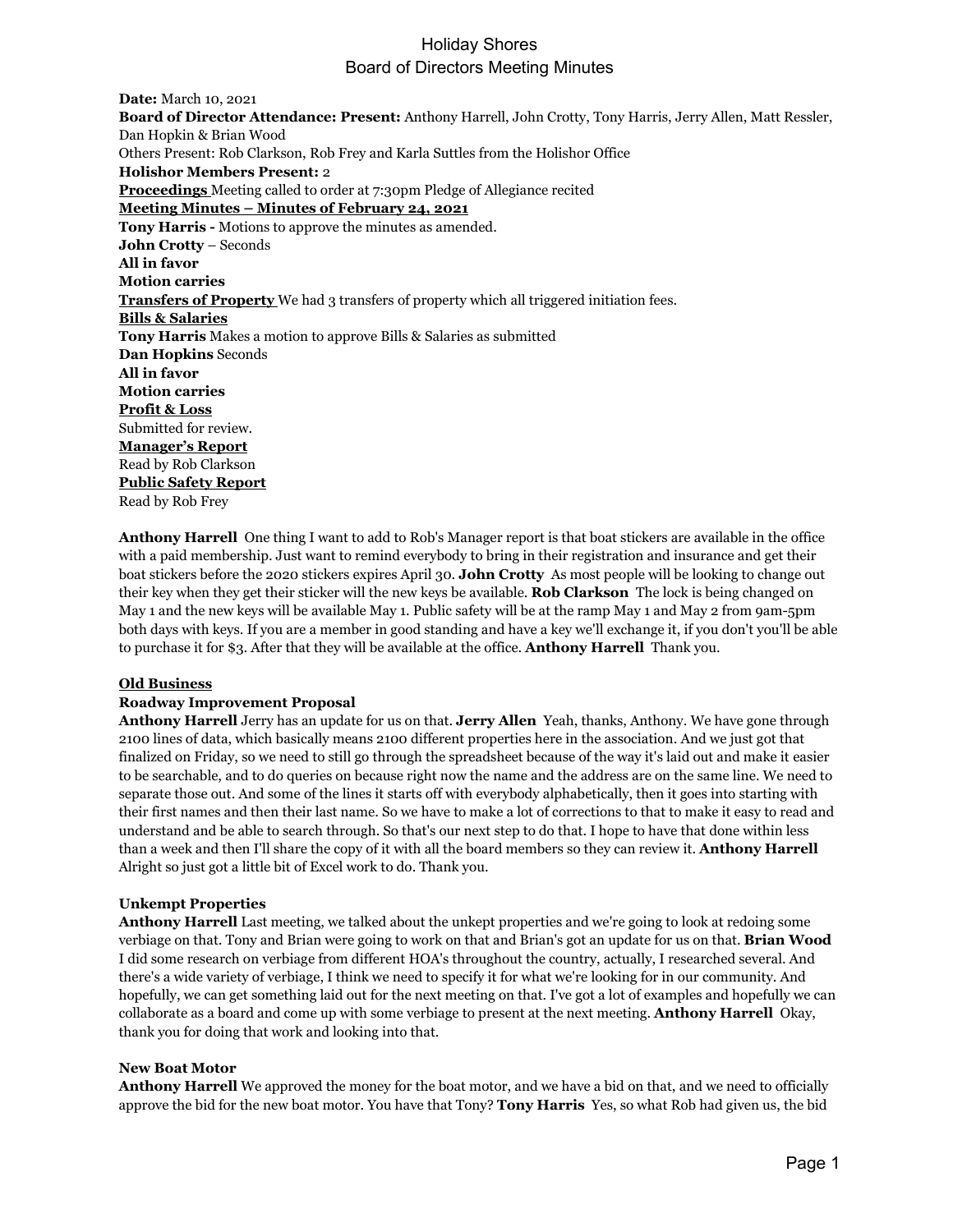was \$9600 and it's an 18-week lead time so we need to go ahead and get it approved so we can get the lead time going otherwise, we won't have the motor in time for the beginning of lake season. **Anthony Harrell** So I need a motion to approve \$9600.

**Matt Ressler** Makes a motion to approve the \$9600 for the motor. **Tony Harris** Seconds **All in favor Motion carries**

# **New Business**

## **Yard Sale**

**Anthony Harrell** Last year because of Covid we postponed the yard sale until September. So we need to talk about the annual yard sales generally held the first Saturday in June. We need to determine whether we intend to resume this tradition this year or if we plan to go forward with the date that we did last year. I open discussion on that. **Tony Harris** I say go back to the traditional date of Saturday in June. **Dan Hopkins** On June 5 they are having a benefit for Scott Hamilton. **Rob Clarkson** That is in the afternoon and evening. I checked with Dawn. **Matt Ressler** Makes a motion to resume to the first Saturday, June 5.

**Dan Hopkins** Seconds **All in favor Motion carries**

### **Correspondence**

### **Anonymous Member Correspondence**

**Anthony Harrell** We had an anonymous member correspondence. It was given to Matt so I'm going to let Matt read this. **Matt Ressler** Lights under the deck. There was just a lot of issues that this member thought things weren't being attended to here around the clubhouse. The email was sent to Anthony and the rest of the board. Anthony got some answers back from Rob, I guess everything was being taken care of. **Anthony Harrell** So the complaints were lights under the deck outside the clubhouse. Why are we using power during the daytime? A light pole was broken off and has a cone placed on it outside of the office. There was another cone on top of a drain, has a drain cover missing and is clogged up at the front shower by the beach. Mold on the side of the building and bird (pardon my language) shit on the north east side of the building. Broken beer bottles on sidewalk next to the office. Door paint was flaking off the doors. And the comment was made we just need to have someone just walk around the clubhouse and point these things out. So in response to each one of those individually, the timer circuit for the lights on the soffit burned out. Replacement was already ordered and is in Rob Frey's office and ready to install. The light post could not be matched. We looked into purchasing a new light post and then we could not match it. So the one that does match is being pulled from the other side of the restaurant and placed where the broken one is. And an order has already been placed to replace the one that is being moved. Work was being done on it March 4th since the ground has dried up a little and the weather is cooperating. Cone placed over the broken pole to prevent snagging or hazard. Number three, the drain gate will be replaced when the water is turned back on. Water is turned off for the winter to prevent the lines from freezing. Cone was placed on top of the drain to prevent anyone from stepping in the hole. Regarding the material on the side of the building, the clubhouse gets power washed every year just prior to the annual meeting after all the outdoor fixtures are turned back on. Again, they're turned off in the winter to prevent freezing and pipe breakage. Maintenance swept up all the glass upon arriving on Monday when they found it. It was not there Friday at the close of business. So if something happens on the weekend, it's addressed on Monday. Exterior painting is scheduled for the clubhouse as the weather permits. Any questions or comments on the correspondence and answers? **Tony Harris** I just want to comment, you know in the past historically the board has not accepted anonymous letters because we don't have to address things if it's not a member. I think the members should send it in and sign it. They can request their name to be withheld, and we don't have to read it. But coming to the board it should be signed by a member so that we can verify that the questions or comments are coming from a member. **Anthony Harrell** I agree. **Rob Clarkson** I'd like to add that timer circuit is completed. It has been installed and that light post was moved, and the cone has been moved to the other one. **Anthony Harrell**  Awesome. Good job Rob. Just for the record, future correspondence will not be anonymous. Anonymous correspondence will not be read or addressed.

### **Brian Linck**

**Anthony Harrell** A member who recently basically dug out all the silt from his cove and rebuilt the seawall in that area. And during the last storm had a significant amount of water running down the ditch rapidly which brought in a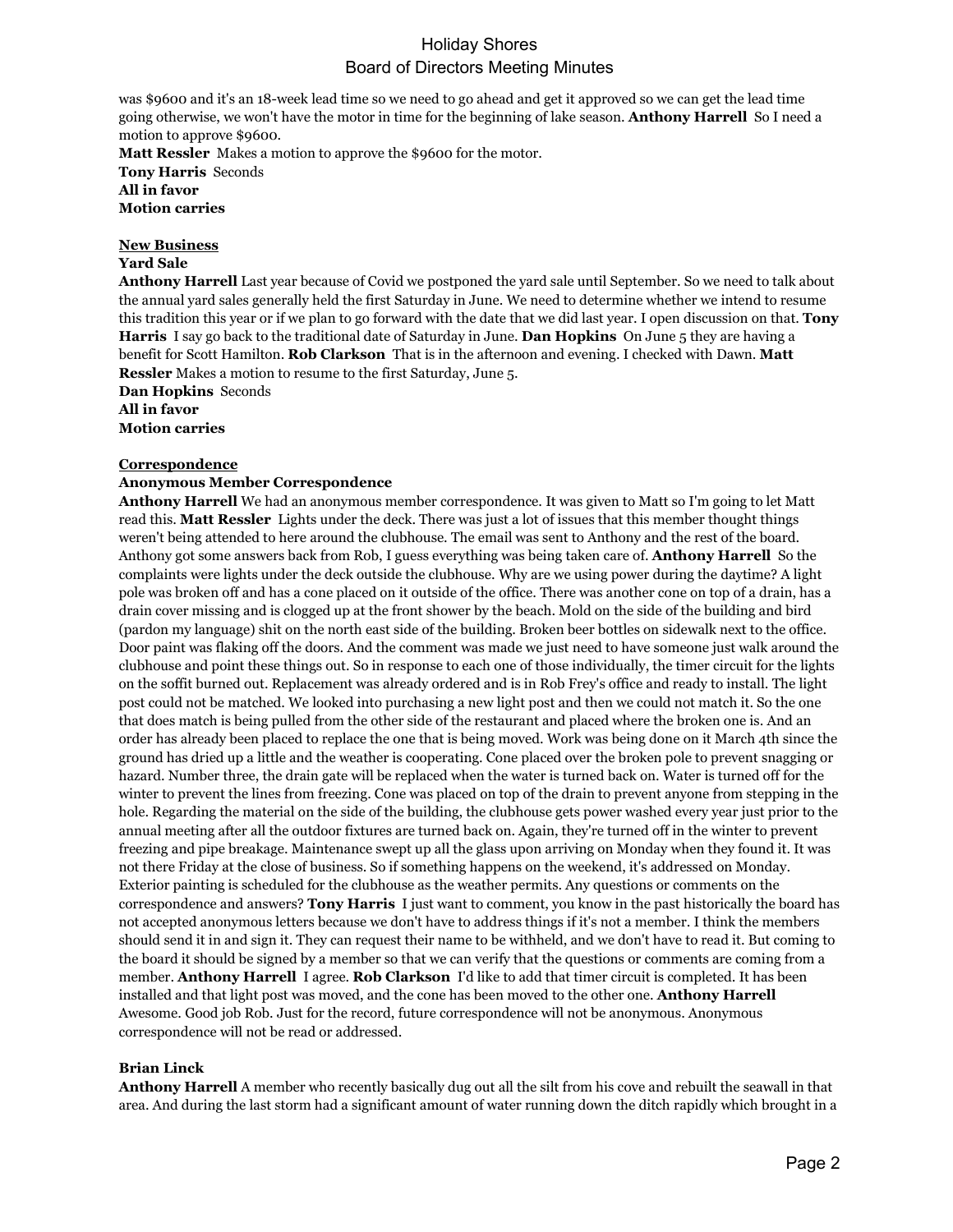lot of silt and debris back into the area that he had just cleaned out and any help would be greatly appreciated. So in response to that, this inlet is on the plan for our sustainability grant that we applied for in January to try and control that way above the entry point to the lake. As of March 4, 2021 maintenance was addressing a severe wash out where the water comes under Fountainbleu from the farm fields and installing riprap to slow the flow of water. We're aware of these issues and are working to correct the issues. The remainder of the ditch is on private property. And there's riprap available that we have for sale that they can purchase and line that ditch with riprap. We can work on the area that's public, but the private stuff needs to be addressed by the homeowner. **Brian Linck (1685)** So I'm the guy that built the seawall and dug out and my neighbor across the cove said they dug out five years ago. It was in excess of six feet in some places just to get back to hardpan. We spent \$30,000 on a wall and last year we couldn't hardly get a boat in and out. All I want is any kind of help, anyway shape or form. I'm just trying to get the ball rolling. That's all I can do, all I can ask for, I guess. I know that when I left this morning, they had put some landscape fabric down and there with riprap on top, but the only problem is now that it's for the first 10 feet there, and it's just going to roll over and create a hole again. There's a gulch that's going into the lake there. And I'm just looking for any help I can get. **Rob Clarkson** The point of putting it where we did and leaving it out instead of dropping right away and taking off is to slow it down. **Brian Linck (1685)** Yeah. And that's what's going to have to happen down that waterway. I know several of the people on there and maybe we can all get together and do it. I didn't know for sure if it's all private property or not, apparently you guys know that, but we need to create some weir, or some small slowdown area where that silt can kind of settle out. It would be really nice if it were big enough to actually collect the silt and be able to remove it. Unfortunately, that only place is in my backyard. **Rob Clarkson** We addressed that in the fall too, we were up there in the fall and the rock that we had put in in the fall actually washed down that ditch, there's that much water. That's why you see that big rock there now. **Brian Linck (1685)** They put some extremely large rock in there in the beginning. I mean, there's all kinds of, you know, 30, 40, 50 years of whatever. **Brian Wood** How long is the area you're talking? **Brian Linck (1685)** Let's see. I've got one, two, I got three houses from me to Fountainbleu. So three house lots and they're fairly large lots so I would have to estimate 500 to 600 feet. I don't know how to do it. Maybe I need to look into talking to somebody that knows better than I. I could google it just like everybody else and try to figure it out. I would just like to do something to help it. **Anthony Harrell** So just know that we applied for a sustainability grant. **Brian Linck (1685)** So you're looking into trying to do something. Are you talking about trying to maybe contain some of the silt coming off of the farm field across the backyard? There's a big yard way and the grass and you would think it would settle out. But on large rains I mean, it comes through there 8 - 10 inches deep. **Anthony Harrell** On the north end of the lake we tried to create that barrier and so we're trying to accomplish the same thing through this sustainability grant. I don't know whether we're going to be awarded that grant yet or not. But if we are, then that's going to be addressed. **Brian Linck (1685)** I appreciate it. **Anthony Harrell** You're welcome. **Rob Clarkson** Brian just so you know, the neighbor across Fountainbleu on the other side actually asked for riprap to slow it down where it comes through his yard first coming to that pipe to try to help us also. There's other working on it also, you're not just left out there in the dry. **Brian Linck (1685)** Oh, and all of my neighbors feel the same way. **Anthony Harrell** But yeah, we understand the depth of the silt. I mean, we did a lot of work this year as well, on Holiday Point Parkway where you first cross on the main entrance, some of that was eight feet deep so we're trying to work on the silt as well. We know it's an issue and are trying to come up with different ideas to control the silt.

#### **Tiki Bar Bass Club**

**Anthony Harrell** About dropping the structures, 30 PVC structures and 180 Christmas trees. And they want to drop those on the 27th of this month. Originally, we approved April because we didn't know if the lake was going to be high enough or not, so I don't have a problem with the date. Their request is if we don't finish all in one day, will all this product be considered one drop? So if they're not able to get in 180 Christmas trees and 30 PVC structures will the board allow a second day for drop? Any thoughts on that? **Dan Hopkins** Well, the reason why is a lot of us have tournaments that weekend, so there's going to be like 20 of us that are going to be gone. And it's the 20 that actually worked on the trees. **Anthony Harrell** The ones who were there every time work needs to be done. **Brian Wood** I'd say since we're limited on the number of drops that are allowed per year, and it is going to help the lake a lot in the long run. I don't have a problem with it. **Tony Harris** I don't have a problem with the second drop. **John Crotty** I guess they'll talk to us about after you see how many you get done you'll come back and let us know what day will be the second day? **Jerry Allen** Would it be the following weekend? **Matt Ressler** We're going to try the following weekend or the weekend after, weather permitting. **Anthony Harrell** We need to make a motion on that. I'll accept a motion to accept the original dropping date of the 27th and a possible second drop date if it's not accomplished within the first two weeks after. **Tony Harris** Just one question. Did we say that was the original date or that was earlier than the original date? **Anthony Harrell** The original date was April. In the proposal we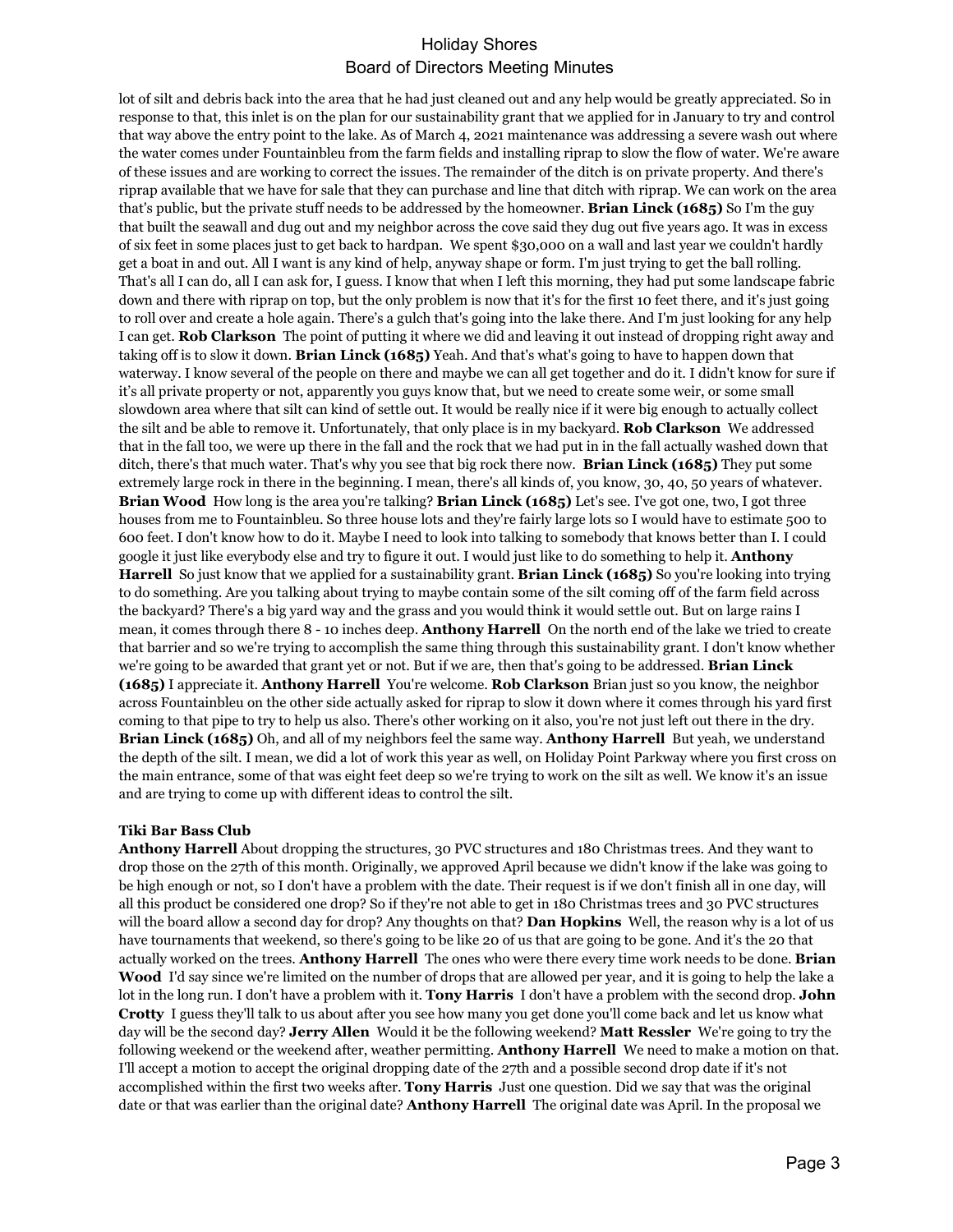didn't know if the lake was going to be backup at full pool, and they wanted it at full pool so they knew that they would be dropping it in the proper depth. And we're at full pool. **Matt Ressler** We just don't want it to go against us for a second drop because we only get two drops a year.

**Tony Harris** Makes a motion to approve the fishing club drop of Christmas trees and structure on the 27<sup>th</sup> with a subsequent follow up drop the following weekend or the weekend after that if they can't get it all completed in one drop.

**Jerry Allen** That would be the continuation of the first drop. **Matt Ressler** Correct weather permitting. **Brian Wood** Seconds

**All in favor**

### **Motion Carries**

**Anthony Harrell** So you get your initial drop date of March 27 and then if you don't get completed within the next two weekends, just let us know what day that's going to be. The other portion of this was the original proposal for the Christmas trees. Fred Cronin provides some guidance to the bass club on how the Christmas trees should be secured to prevent them from floating up. From the February 27, 2019 presentation that was given to the board by Mike Wesley, it's written that these trees will be fastened to the weights by stiff heavy gauge wire or 1/8-inch aircraft cable with fasteners. Holes will then be drilled into the trunks of the trees and the wire cable ran through these holes to prevent them from becoming detached. So I was up at the north end and I grabbed a picture, and it looks like the way these are anchored is the lower limbs were stripped off of the Christmas trees and poked through one of the holes of the cinderblock, with a two by four fastened to the end. So it's a little different than what the board approved back on February 27, 2019. I just want to open this up to the board to whether we're going to approve how they are, as opposed to what was approved before. **Matt Ressler** This was brought to the board, I don't remember when, but we all discussed it. And it was approved before we dropped them last year. This is the same way we did it last year also. **Anthony Harrell** I don't recall that. I remember approving it the way Fred Cronin had told us that they should be secured. I didn't look at them last year so if that's the way it was done last year there is nothing I can do about it. **Matt Ressler** That's the way they were done last year. **Anthony Harrell** But I noticed that this year and what we approved is not what I saw in the picture. So I just want to bring it up to the board and have that conversation. **Tony Harris** I remember this conversation about cable, I don't know if we had a picture when it was presented. But I remember the talk and they were talking about cables and passing through the trees. I think we need to stick with that just to make sure the weights stay attached. I don't know what the possibility of the bottom of the stump rotting off and the weights coming off and how likely that is or not. **Anthony Harrell** How are these two by fours secured to the bottom. **Matt Ressler** Those are two by sixes, most of them are, with four- or six-inch stainless-steel screws in them. **Dan Hopkins** We didn't have any problems with them coming apart yet. And I looked at them last week on my scope, they're still there. **Jerry Allen** Will the base of the tree rot enough over time, even though the stainless-steel screws will still be there they would come apart from the two by six and float up? **Dan Hopkins** I think the branches would rot off before that. **Jerry Allen** But the branches are above the cement block. **Brian Linck (1685)** Since I know a little something about trees since I am a logger, when you submerge that wood underwater it needs oxygen to rot. So if it's in the mud there's virtually zero oxygen in the mud. There is a little bit in the water which creates rotted wood over a real slow process. But when it's stuck in the mud, which those cinder blocks should push that down in the mud it will take eons to rot either that 2x or the bottom of that tree. **Anthony Harrell** Thanks, Brian. **Dan Hopkins** I could see them just a pretty as day, every branch and you can even see the blocks. And they're all standing up right. They looked good. **Anthony Harrell** Okay. **John Crotty** So what was the reason for doing it this way versus the way that was recommended and approved. **Matt Ressler** Cost efficient. It was more of a cost issue. We would have had to buy aircraft cable, or the heavier cable to attach it and we had spoken with Fred and Fred said that this way would be perfectly fine also. **John Crotty** Is it possible to get something from Fred that says this is fine. **Matt Ressler** I can get you whatever you want from Fred. **Jerry Allen**  Well if we approved in a different way we need to be able to justify for changing our direction. **Matt Ressler** We have discussed it even last year before we even dropped the trees. **Tony Harris** I don't think we discussed the change in the methodology. **Matt Ressler** I think we did. That's the only reason we did it, was after we changed it. **Tony Harris** I'll have to go back and look at the minutes. **Matt Ressler** That's what I'll have to do to. If you guys want to get something from Fred, that's fine. But this stuff's getting dropped the 27th, which will be the PVC. **Anthony Harrell** Next meeting is the 24th. **Brian Wood** So we're talking about 2019, two years ago what the board approved. This is 2021 and we're going to drop them so we can approve this method as well right. **Anthony Harrell** Yes we can, we just need somebody to make a motion and say it's okay. **Brian Wood** I was helping putting them together and those screws are very long, and they're in there good. And this gentleman knows quite a bit about trees, apparently. So I think they're going to be fine. I don't think we've had any issues with them coming up have we Rob, that you know of. **Rob Clarkson** I've haven't been told that we have. **Brian Wood** I think it's a